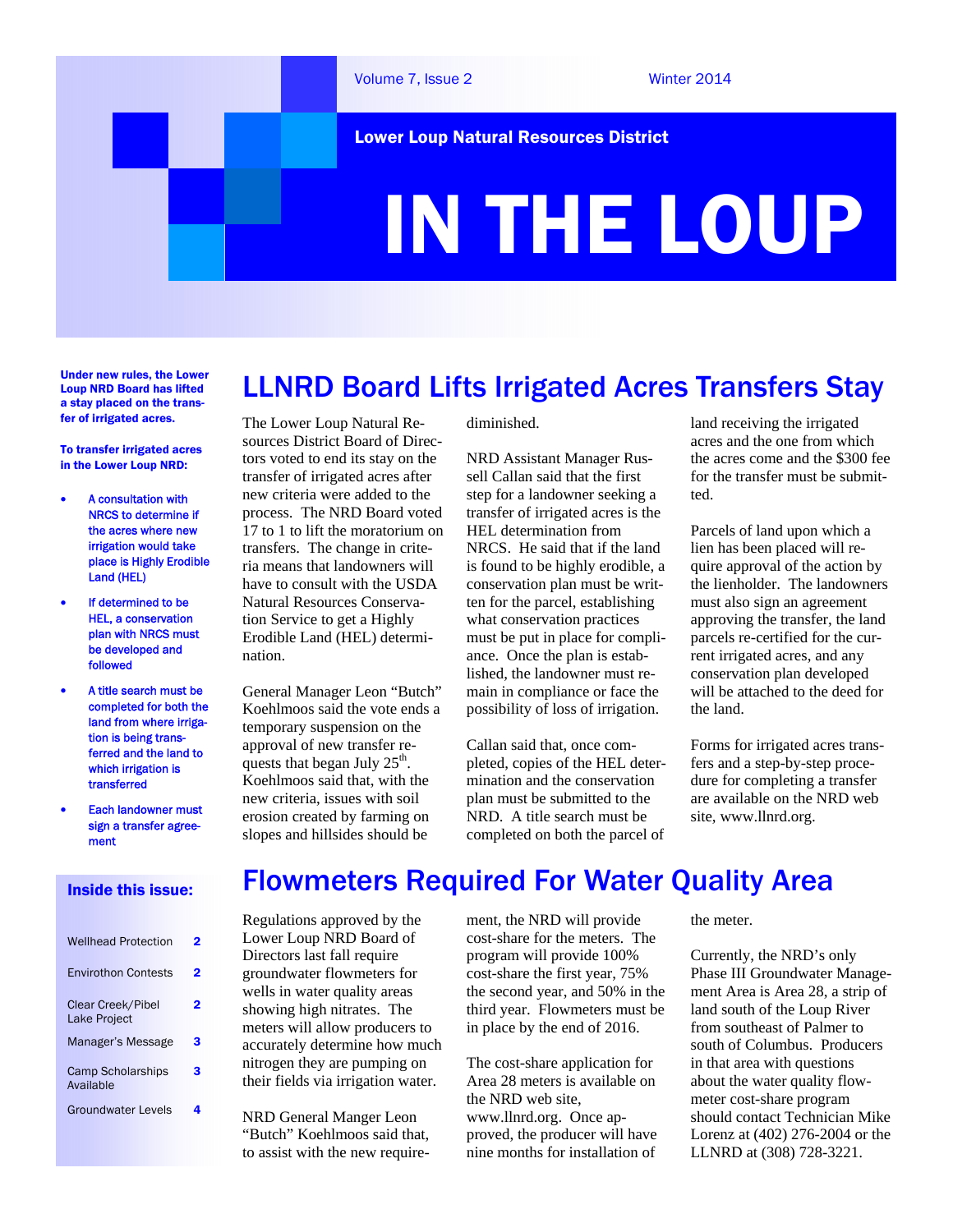IN THE LOUP



Jason Moudry and Dan Ray work on soil sampling to determine soil nitrates as part of efforts to protect community water systems.

*Nebraska's NRDs... Protecting Lives Protecting Property Protecting The Future* 



Adam Rupe of JEO Consulting Group discusses the Clear Creek /Pibel Lake Watershed Project at a stakeholders meeting in Ericson.

### Wellhead Protection Work Underway

As part of an ongoing project sponsored by the Lower Loup NRD and the Nebraska Department of Environmental Quality, the District is working with the communities of Burwell, Callaway, Elba, Genoa, Litchfield, and St. Edward to offer some insights regarding the amount of nitrate that may be located within their wellhead protection area (WHP).

The communities were selected due to elevated nitrate levels in the recent past. The Environmental Protection Agency's maximum contaminant level for nitrates is 10 parts per million (ppm). Anything higher than 10 ppm could pose certain health risks that affect the young and also the elderly.

and the amount of nitrates in the drinking water in these areas, the NRD sampled 200 domestic, irrigation, and stock wells during the summer of 2013. The samples were tested and results provided to the producer or home owner at no cost. For more about the LLNRD's groundwater quality program, please contact Jason Moudry at 308-728-3221.

To learn about the aquifer

# Fullerton, Newman Grove Tops In Envirothon

Teams from Fullerton and Newman Grove tied for the top spot at the Central Region Envirothon Contest in Columbus on March 4th, hosted by the Central Platte and Lower Loup Natural Resources Districts.

Envirothon is a contest for high school students designed to test their knowledge in forestry, range, soils, wildlife, aquatics, and natural resources policy.

With high scores of 91, the Fullerton team of Brandon Wamberg, Ryly Haughton, Tyson Hellbusch, and Jarred Ulferts; and the Newman Grove team of Megan Nelson, Brooke Pieke, Celine Dunlap, and Kleo Edgell; earned invitations to the Nebraska State Envirothon.

The Central Region Envirothon Contest was held in conjunction with the District II and VII Agriculture Educa-

tion Contests at Central Community College-Platte Campus in Columbus.

High school teams from Aurora, Howells-Dodge, Humphrey, Loup City, Ord, Schuyler, Lakeview, David City and Hampton also took part in the Envirothon. The Nebraska State Envirothon will be held May 3, 2014, at the Nebraska Nature and Visitors Center near Alda.

# Clear Creek/Pibel Lake Survey Complete

A survey of property owners and residents of the Clear Creek Watershed in central Wheeler County is complete and survey results are being compiled to develop a list of usable, best management practices (BMPs) for conservation in the watershed.

NRD Water Modeling Coordinator Tylr Naprstek said the consultant hired for the project, JEO Consulting Group, Inc. of Lincoln, is assembling

the survey results.

Clear Creek drains into Pibel Lake, owned by the NRD, which is listed as an impaired water body by Nebraska's Department of Environmental Quality (DEQ). The impairments identified include a decreased amount of dissolved oxygen and increased levels of phosphorus, pH, and nitrogen.

The survey results will be

used to develop basin-wide approaches in land management and promote certain BMPs. Naprstek said that the entire process is being guided by input from the general public. He said that any plan needs to address the water quality concerns through practices acceptable to area landowners. He said that NRD and DEQ financial assistance may be available for implementation of the approved practices.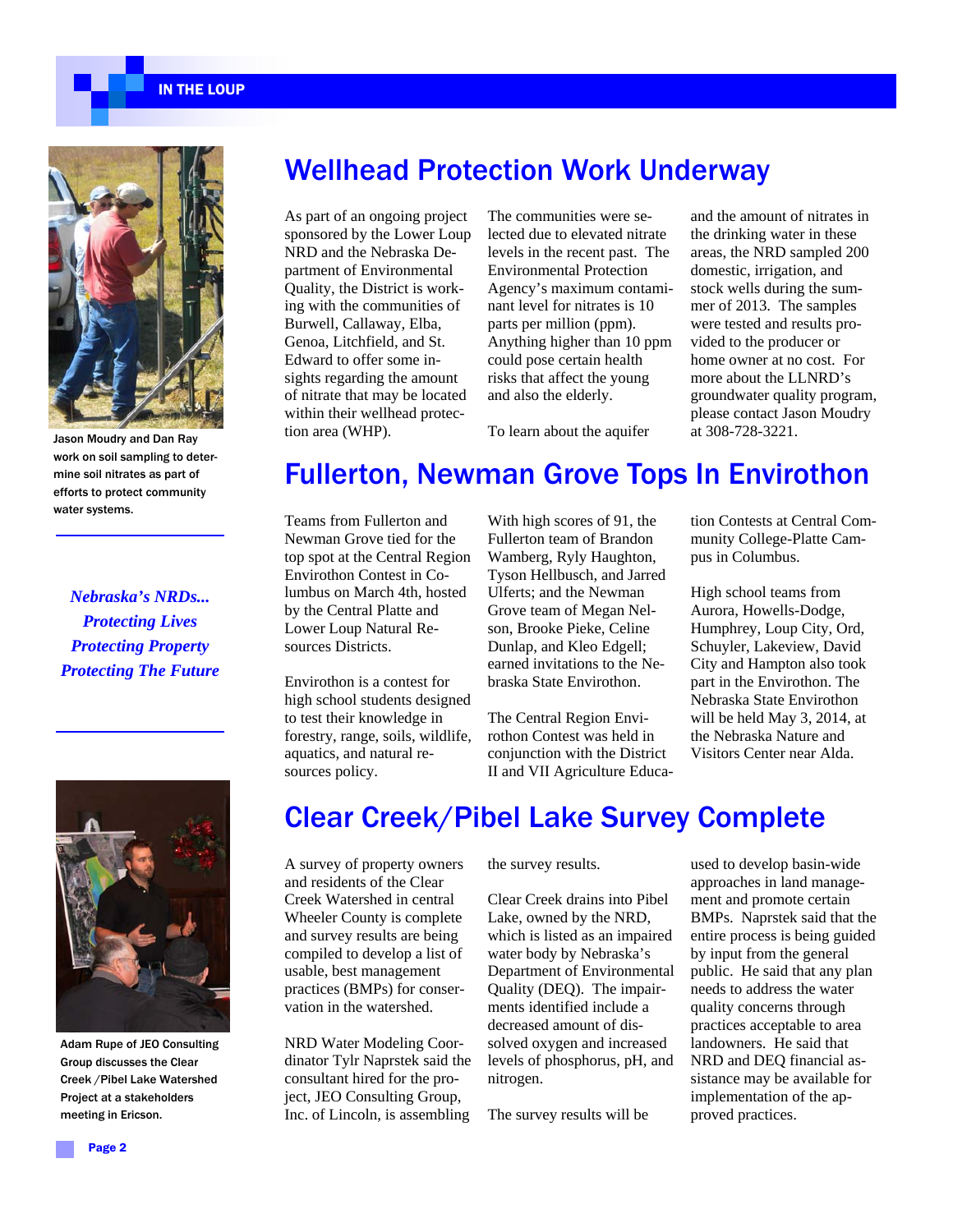# A Message From The Manager

Welcome to the latest edition of *In the Loup.* In our last couple of newsletters I have introduced members of our District staff and how they represent the LLNRD. I will continue this series in upcoming editions.

This time, however, I would like to discuss some legislation being carried by Senator Steve Lathrop of Lincoln. The original copy of his bill, LB-1074, originated from disputes in the Republican River Basin and would change how all of the state's groundwater is regulated. Not only did the State of Kansas sue Nebraska, but the Frenchman Cambridge Irrigation District (who sided with Kansas in the Nebraska lawsuit) and Bostwick Irrigation District also sued Nebraska.

Now, what they could not win in the US Supreme Court, they have taken up with legislation. At the hearing on the original bill, the proponents included the Frenchman Cambridge Irrigation District,

Bostwick Irrigation District, Central Nebraska Public Power & Irrigation District, Nature Conservancy, Ann Bleed (former Director of the Dept. of Natural Resources), Ron Wolf from the Twin Loups Irrigation District, and several individuals from the Republican River Basin.

All argued that groundwater irrigation needs to be shut down to benefit surface water users and argued for the need to shut down groundwater irrigation until all surface appropriators are made whole. If a river basin would be declared "a basin in need of comprehensive management," the basin has to get back to fully appropriated status or the state will take over all water management in the basin.

Surface water appropriations that were only available 20% of the time when granted would now need to be available 100% of the time. Even if all groundwater irrigation was shut down, there would

not be enough water to meet all surface water rights granted by the State of Nebraska.

About 90 percent of the irrigation in Nebraska is from groundwater and 10 percent is from surface water sources. In this NRD, it is 5 to 1, groundwater to surface water. Imagine the economic impact to the region if something like LB-1074 were enacted. Local control works because individuals who know the needs of their river basin make the decisions that guide resources management.

Bills like LB-1074 would remove local control in favor of a "one size fits all" statewide management. It appears that the disgruntled parties in the Republican River Basin are attempting to legislate what they failed to achieve in litigation, which is a reduction of groundwater irrigation in Nebraska. The question is, "How could that be good for the Nebraska ag economy?"



Leon "Butch" Koehlmoos is the General Manager of the Lower Loup Natural Resources District.

*Visit The Lower Loup NRD Web Site www.llnrd.org* 



Students examine range plants during the 2013 Adventure Camp about the Environment (ACE). NRD scholarships are available for ACE and Range Youth Camp.

# Scholarships Available for Range, ACE Camps

The Lower Loup Natural Resources District is offering \$100 scholarships to students living in the NRD to attend the 2014 Adventure Camp about the Environment (ACE), June 15-18, or the 2014 Nebraska Range Youth Camp, June 9-13.

ACE Camp is sponsored by Nebraska's Natural Resources Districts while Range Camp is sponsored by the

Nebraska Section of the Society for Range Management, the Natural Resources Conservation Service, and the University of Nebraska's Cooperative Extension Service and Institute of Agriculture and Natural Resources.

The Lower Loup Natural Resources District provides the financial support for campers living within the NRD's boundaries. Students must make a formal request for assistance from the NRD. Written requests for financial assistance must be made by May 23rd for either camp.

For more information or a camp application, contact Larry Schultz at the Lower Loup Natural Resources District, (308) 728-3221 or email larrys@llnrd.org. Camp brochures are available at www.llnrd.org.